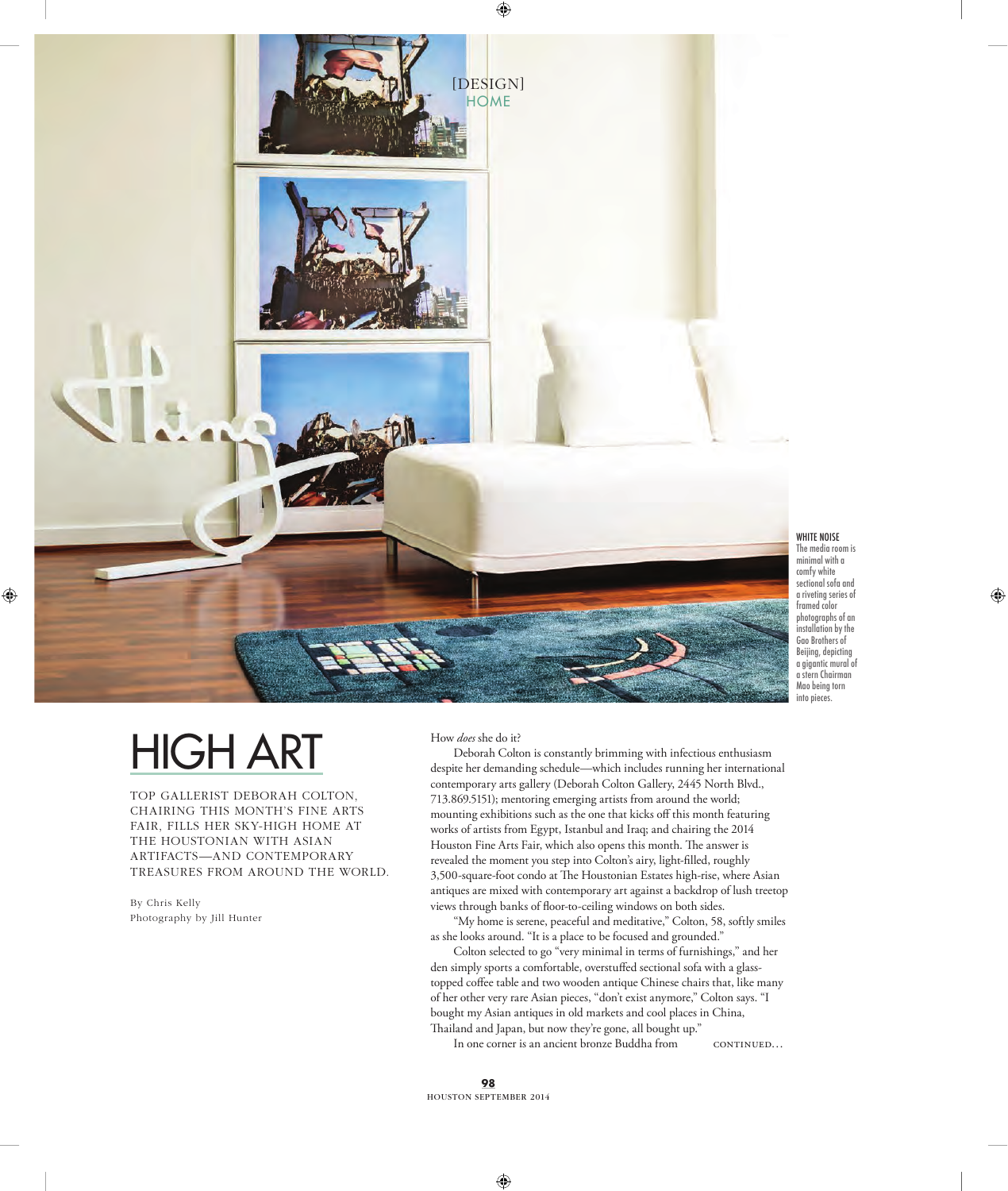

## POWER POINT

 $\bigoplus$ 

Clockwise from top: Mickey Smith's text-savvy "POWER" piece in the den; a guest room's collection of portraits including Jonas Mekas' stills of Andy Warhol and Salvador Dali, and Stephen Torton's shots of Madonna and Jean Michel Basquiat; a portrait by Oleg Dou and a Vietnamese urn, also in the den.

Thailand that Colton was "allowed to take out of the country" because she was working with the official art curator for the king of Thailand and also mentoring Thai artists. This was during an eight-year stretch in the '90s when she and her family lived in Tokyo and then Bangkok. Her husband, Bill, 61, is an ExxonMobile exec, and his work took him and the clan—including daughter Susan, now 29, and daughter Lizzie, now 21—to the exotic locales. Deborah relished traveling throughout Asia, serving as a patron to local artists and creating portfolios for them that she presented to galleries in Japan and New York.  $...$ CONTINUED

 When Bill's work brought the Coltons to Houston in 2000, opening a gallery here was a natural next step for Deborah. And, although she had roots on the East Coast, having been raised in New Jersey, and knew that her



◉

husband might be transferred again, she loved Houston and considered it "home base."

 Her gallery's commitment to "the expansion of the diversity of international artists and concerns" is played out at home, where treasures from her years in Asia mingle with modern pieces from around the world.

 In her den hangs a painted and digitally enhanced black-and-white photograph of a young woman's face with haunting and soulful eyes, by the Russian artist Oleg Dou. Underneath that rests an enormous, glistening aquamarine ceramic urn from Vietnam.

iron bench on another wall. A CONTINUED... A colorful and evocative photograph of an installation by Chinese artist Han Bing, which depicts him resting on a canopy bed as representative images of the rapid changes in China swirl around him, is positioned over an



◈

**100** HOUSTON SEPTEMBER 2014

◈